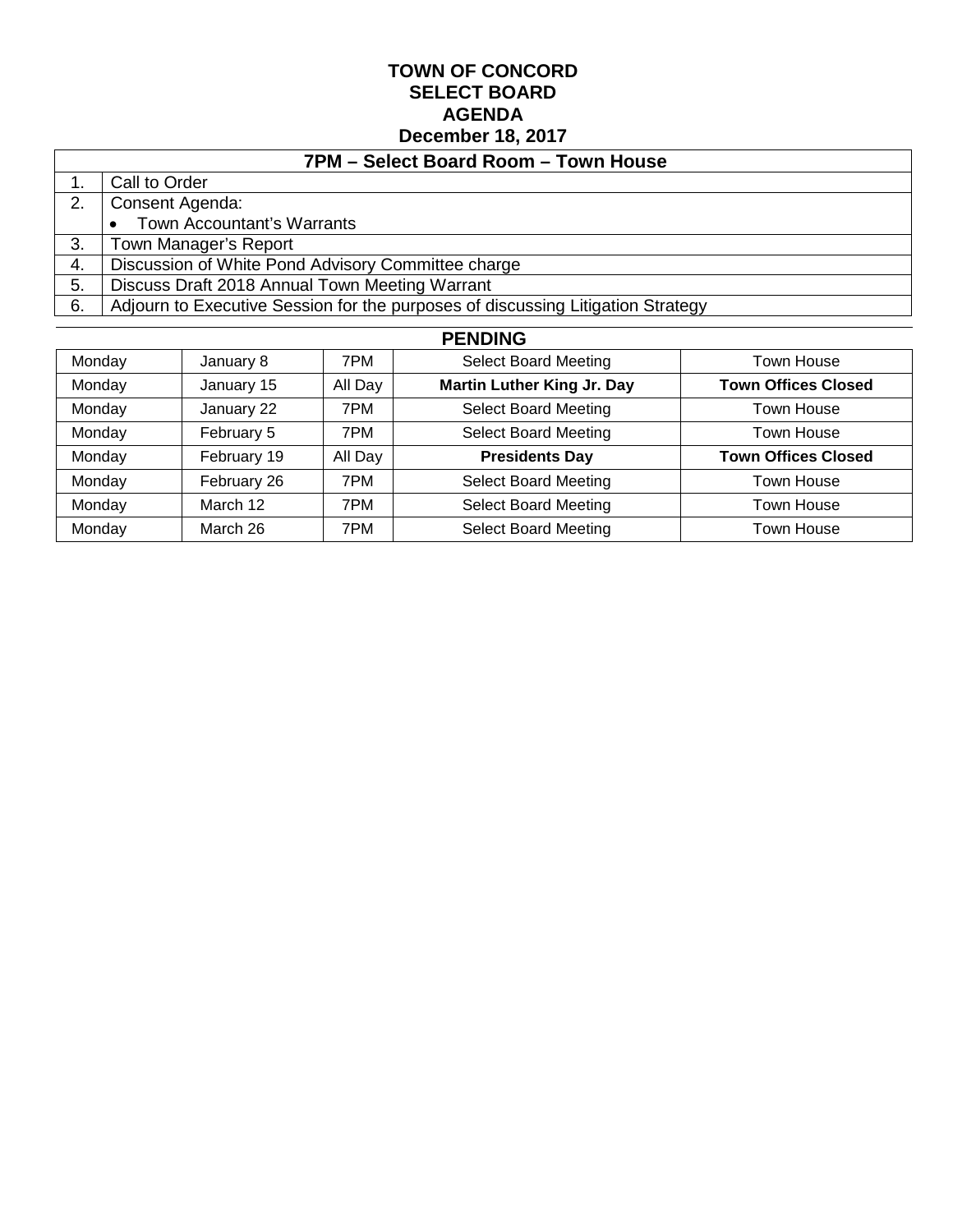#### ADMINISTRATIVE CODE

#### for the

#### WHITE POND ADVISORY COMMITTEE

#### Background and purpose

It is the consensus of the town officials and the White Pond neighborhood groups that the town and the White Pond residents should face the White Pond This consensus came about as a result of the denial by the issues locally. State Legislature, on two separate occasions, to allow the town to establish its own land use standards by means of an exemption from the sub-standard lot laws.

The Board of Selectmen, therefore, will establish a five person Committee to serve until Sept. 30, 1975 as an advisory and liaison Committee to review and analyze the concerns of the areas and play a leadership role in programming the solutions to the recognized and accepted problems.

This Committee, appointed by the Selectmen, will serve under the general Staff guidance will be provided by the Town Manager supervision of the Board. and the departments under his jurisdiction and the Town Planner will act as the interdepartmental coordinator.

#### Duties and Responsibilities

The White Pond Advisory Committee shall have the following duties and responsibilities:

(1) Isolate and identify all of the concerns of the various neighborhoods included in what is generally considered the White Pond area and group these neighborhood concerns into logical classifications, i.e. public work, health and sanitation, planning and zoning, etc.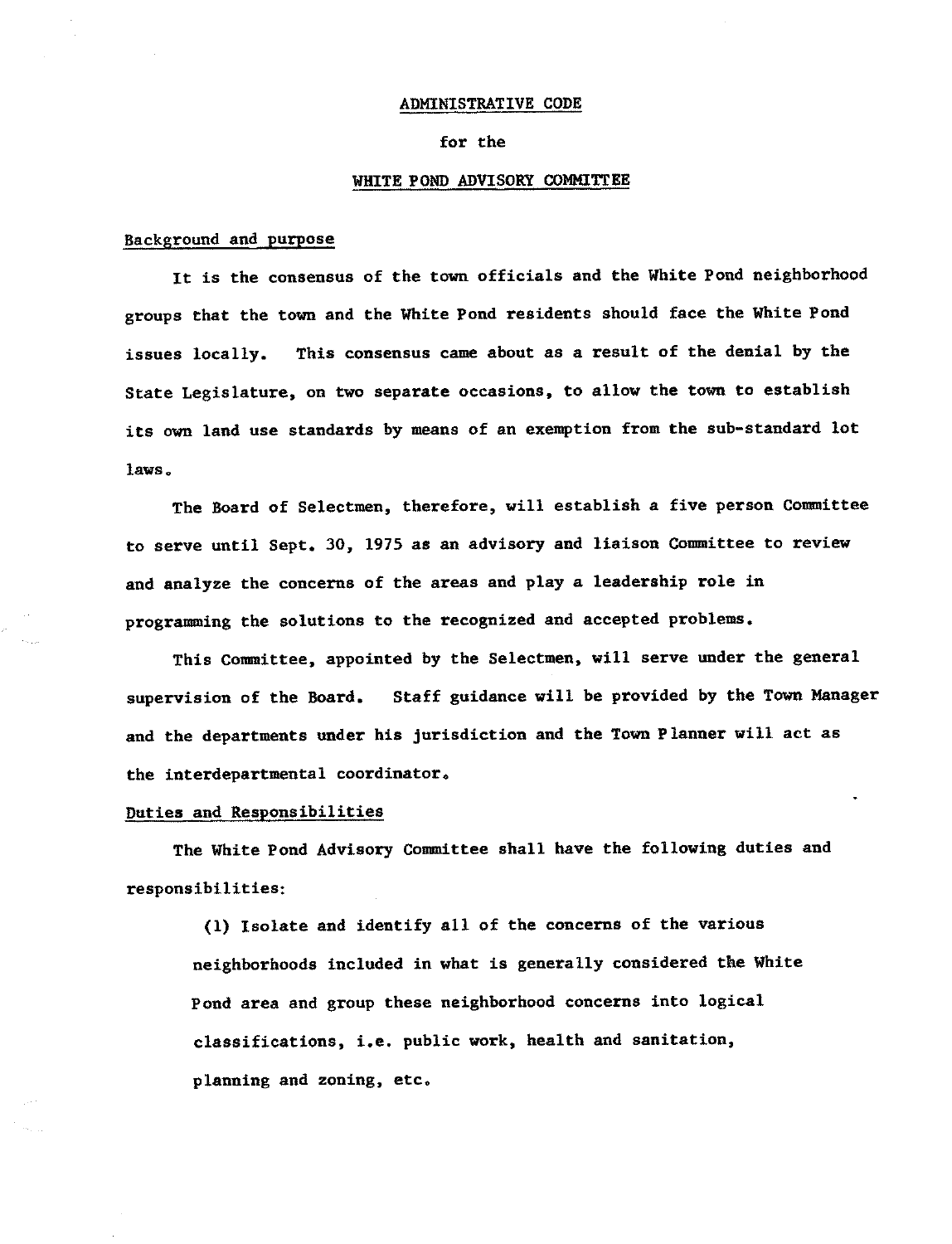(2) Establish a set of standards to judge the magnitude or urgency of the various neighborhood concerns.

(3) Refine the concerns identified in (1) and by a selection process, determine which should be considered for further action and which should be discarded because they do not meet the accepted standards.

(4) Review and establish the legal and procedural process to accomplish the solutions to those concerns which survive the selection process.

(5) Reevaluate the concerns which have been selected to determine the impact that their solutions would have on the effected property owners, the various White Pond organizations, the general area and the town in terms of betterments, assessments, tax rates, environmental effects, development of the area, property rights, etc. This exercise should result in a list of projects in their order of importance.

(6) Prepare the outline for the procedural steps to be taken to accomplish the projects, i.e. some may possibly be accomplished by an administrative action; others may require town meeting votes in terms of by-laws, amendments to by-laws, appropriations, etc.; others may require amendments to existing governing statutes, and so forth.

(7) Submit a progress report to the Board of Selectmen within six months from the time of the appointment of the Committee and a final report no later than September 1, 1974, recommending the course of action the Town and neighborhoods should take. Interim reports and recommended actions on specific issues will be acceptable as long as they have been considered in the context of the overall project and their effects weighed against all other factors under consideration.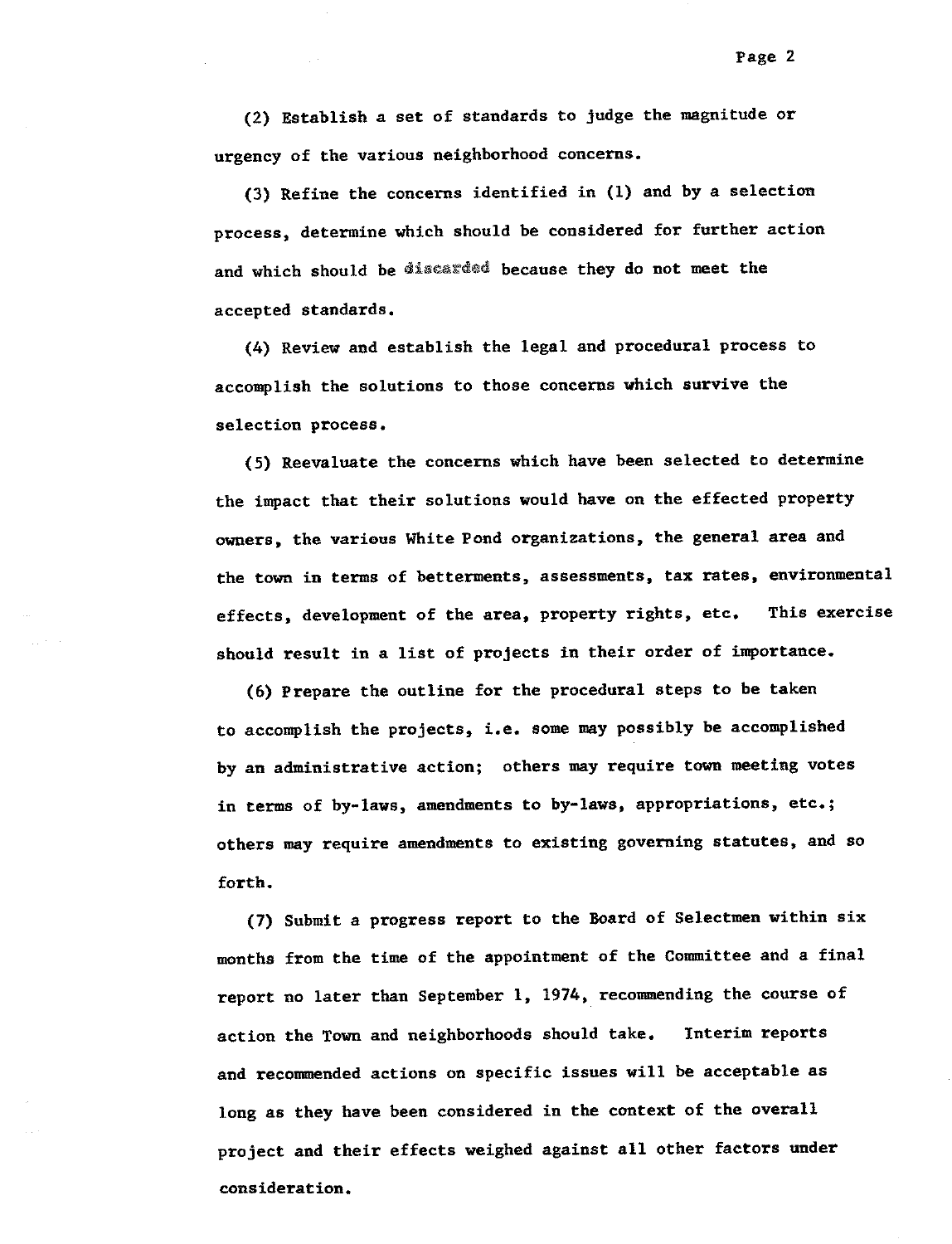(9) Continue in an advisory capacity until the approved master program has been completed and/or until the Committee is discharged by the Board of Selectmen.

APPROVED:

 $\mathcal{A}^{\pm}$ 

a kacamatan Ing

 $\sigma_{\rm{max}}=1.01$ 

BOARD OF SELECTMEN

APRIL 2, 1973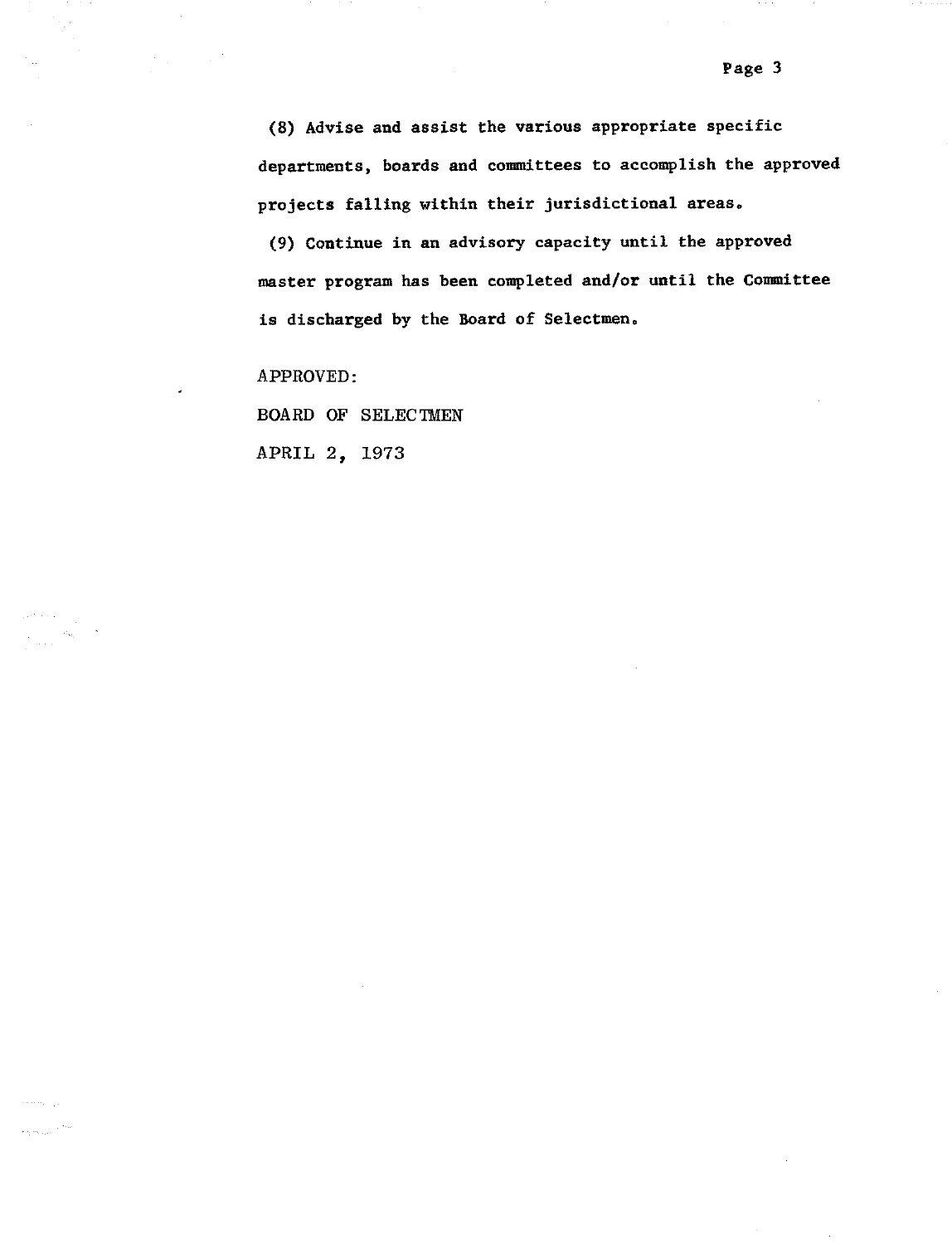## **Town of Concord White Pond Advisory Committee Committee Charge**

## **A. Background**

White Pond is an approximately 40 acre Great Pond located in the southern portion of Concord. White Pond is a natural kettle pond with no surface inlets or outlets. Water levels in White Pond depend on groundwater and precipitation, and as a result, regularly rise and fall several feet over multiple year periods. However, maximum water depths are typically in excess of 50 feet. (1)

Henry David Thoreau wrote about White Pond saying "perhaps the most attractive, if not the most beautiful of all our lakes" is White Pond. White Pond and the adjacent Town-owned land provide recreational opportunities for residents and visitors, including boating, fishing, hiking, biking, skiing, skating, swimming and wildlife viewing.

Active recreational use and uncontrolled development can carry a risk to the Pond and its watershed from misuse and overuse. It was to address development concerns of the neighborhood and appropriate watershed use that the original White Pond Advisory Committee was formed.

## **B. Purpose**

The White Pond Advisory Committee has been and continues to provide a forum for neighborhood concerns, especially with regards to quality of life and concerns for the pond and the watershed. The Committee solicits input from local residents and the broader Concord community and advises the Select Board and any other applicable Town Committees with respect to the most appropriate and effective steps to:

- 1. Preserve and protect the White Pond watershed to provide a safe, clean and natural environment for all residents and visitors to the Pond.
- 2. Provide input to help ensure that water quality, at a minimum, meets Massachusetts water quality standards for swimming in recreational waters.
- 3. Ensure a safe and enjoyable quality of life for residents around the pond.
- 4. Make the pond accessible to all Concord residents.

And to:

- 5. Provide a focal point for community concerns about the pond.
- 6. Provide guidance to homeowners within the Pond watershed to avoid any negative impact to the pond or the groundwater.
- 7. Provide input to the Building Inspections Division on any concerns noted with construction plans within the Watershed.